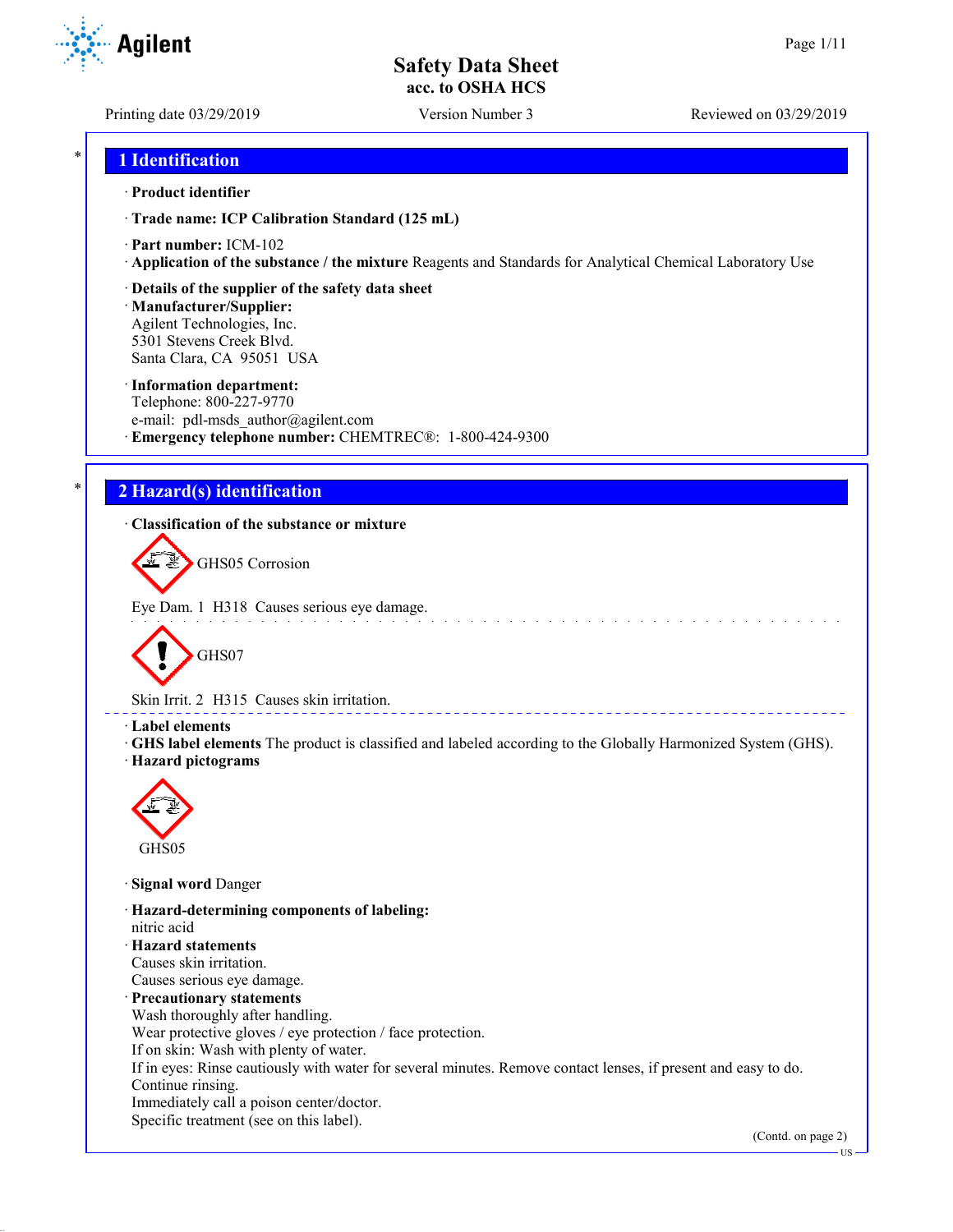Printing date 03/29/2019 Version Number 3 Reviewed on 03/29/2019

**Trade name: ICP Calibration Standard (125 mL)**

(Contd. of page 1)

Take off contaminated clothing and wash it before reuse. If skin irritation occurs: Get medical advice/attention.

· **Classification system:**

· **NFPA ratings (scale 0 - 4)**

 $\overline{0}$  $\overline{0}$  $Health = 3$  $Fire = 0$ Reactivity  $= 0$ 

#### · **HMIS-ratings (scale 0 - 4)**

 HEALTH FIRE REACTIVITY  $\boxed{0}$  Reactivity = 0  $3$  Health = 3  $0$  Fire = 0

#### · **Other hazards**

3

- · **Results of PBT and vPvB assessment**
- · **PBT:** Not applicable.
- · **vPvB:** Not applicable.

### \* **3 Composition/information on ingredients**

· **Chemical characterization: Mixtures**

· **Description:** Mixture of the substances listed below with nonhazardous additions.

· **Dangerous components:**

7697-37-2 nitric acid 3.5%

### **4 First-aid measures**

- · **Description of first aid measures**
- · **General information:** Immediately remove any clothing soiled by the product.
- · **After inhalation:** In case of unconsciousness place patient stably in side position for transportation.
- · **After skin contact:** Immediately wash with water and soap and rinse thoroughly.
- · **After eye contact:** Rinse opened eye for several minutes under running water. Then consult a doctor.
- · **After swallowing:** If symptoms persist consult doctor.
- · **Information for doctor:**
- · **Most important symptoms and effects, both acute and delayed** No further relevant information available.
- · **Indication of any immediate medical attention and special treatment needed**
- No further relevant information available.

### \* **5 Fire-fighting measures**

- · **Extinguishing media**
- · **Suitable extinguishing agents:** Use fire fighting measures that suit the environment.
- · **Special hazards arising from the substance or mixture** No further relevant information available.
- · **Advice for firefighters**
- · **Protective equipment:** No special measures required.

(Contd. on page 3)

US

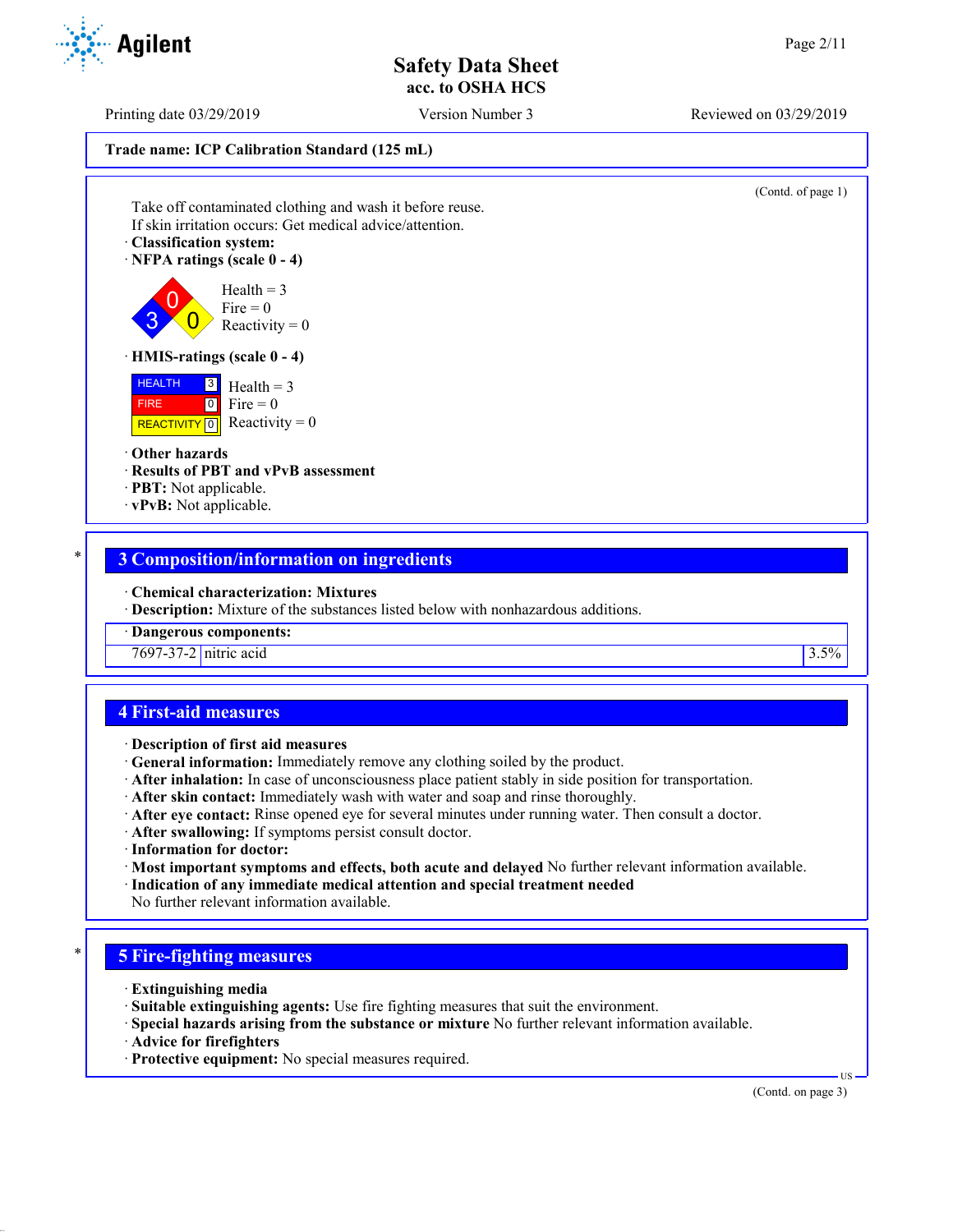Printing date 03/29/2019 Version Number 3 Reviewed on 03/29/2019

**Trade name: ICP Calibration Standard (125 mL)**

(Contd. of page 2)

US

|                         | · Personal precautions, protective equipment and emergency procedures                                                                                       |                                 |
|-------------------------|-------------------------------------------------------------------------------------------------------------------------------------------------------------|---------------------------------|
|                         | Wear protective equipment. Keep unprotected persons away.                                                                                                   |                                 |
|                         | · Environmental precautions: Do not allow to enter sewers/ surface or ground water.                                                                         |                                 |
|                         | · Methods and material for containment and cleaning up:<br>Absorb with liquid-binding material (sand, diatomite, acid binders, universal binders, sawdust). |                                 |
| Use neutralizing agent. |                                                                                                                                                             |                                 |
|                         | Dispose contaminated material as waste according to item 13.                                                                                                |                                 |
|                         | · Reference to other sections                                                                                                                               |                                 |
|                         | See Section 7 for information on safe handling.<br>See Section 8 for information on personal protection equipment.                                          |                                 |
|                         | See Section 13 for disposal information.                                                                                                                    |                                 |
|                         | · Protective Action Criteria for Chemicals                                                                                                                  |                                 |
| $\cdot$ PAC-1:          |                                                                                                                                                             |                                 |
| 7697-37-2 nitric acid   |                                                                                                                                                             | $0.16$ ppm                      |
|                         | 7784-27-2 aluminium nitrate                                                                                                                                 | $83$ mg/m <sup>3</sup>          |
|                         | 10102-45-1 thallium nitrate                                                                                                                                 | $0.078$ mg/m <sup>3</sup>       |
|                         | 10099-74-8 lead dinitrate                                                                                                                                   | $0.24$ mg/m <sup>3</sup>        |
|                         | 13478-00-7 Nitric acid, nickel $(2+)$ salt, hexahydrate                                                                                                     | $1.5$ mg/m <sup>3</sup>         |
|                         | 1312-43-2 diindium trioxide                                                                                                                                 | $0.36$ mg/m <sup>3</sup>        |
| 7440-69-9 bismuth       |                                                                                                                                                             | $15$ mg/m <sup>3</sup>          |
| 7440-55-3 gallium       |                                                                                                                                                             | $30 \text{ mg/m}^3$             |
|                         | 7782-61-8 iron (III) nitrate nonahydrate                                                                                                                    | $22$ mg/m <sup>3</sup>          |
|                         | 10026-22-9 cobalt (II) nitrate hexahydrate                                                                                                                  | $0.3$ mg/m <sup>3</sup>         |
|                         | 10196-18-6 zinc(II) nitrate hexahydrate                                                                                                                     | $27 \frac{\text{mg}}{\text{m}}$ |
| 10043-35-3 boric acid   |                                                                                                                                                             | $6$ mg/m <sup>3</sup>           |
|                         | $7761 - 88 - 8$ silver nitrate                                                                                                                              | $0.047$ mg/m <sup>3</sup>       |
|                         | $3251-23-8$ copper dinitrate                                                                                                                                | $8.9$ mg/m <sup>3</sup>         |
|                         | 10022-68-1 Nitric acid, cadmium salt, tetrahydrate                                                                                                          | $0.27$ mg/m <sup>3</sup>        |
|                         | 10377-66-9 manganese dinitrate                                                                                                                              | $9.8 \text{ mg/m}^3$            |
|                         | $10022 - 31 - 8$ barium nitrate                                                                                                                             | $2.9$ mg/m <sup>3</sup>         |
|                         | $10042 - 76 - 9$ strontium nitrate                                                                                                                          | $5.7$ mg/m <sup>3</sup>         |
| $\cdot$ PAC-2:          |                                                                                                                                                             |                                 |
| 7697-37-2 nitric acid   |                                                                                                                                                             | 24 ppm                          |
|                         | 7784-27-2 aluminium nitrate                                                                                                                                 | $920$ mg/m <sup>3</sup>         |
|                         | $10102 - 45 - 1$ thallium nitrate                                                                                                                           | $4.3$ mg/m <sup>3</sup>         |
|                         | 10099-74-8 lead dinitrate                                                                                                                                   | $180$ mg/m <sup>3</sup>         |
|                         | 13478-00-7 Nitric acid, nickel $(2+)$ salt, hexahydrate                                                                                                     | $53$ mg/m <sup>3</sup>          |
|                         | 1312-43-2 diindium trioxide                                                                                                                                 | $4.8$ mg/m <sup>3</sup>         |
| 7440-69-9 bismuth       |                                                                                                                                                             | $170$ mg/m <sup>3</sup>         |
| 7440-55-3 gallium       |                                                                                                                                                             | $330$ mg/m <sup>3</sup>         |
|                         | 7782-61-8 iron (III) nitrate nonahydrate                                                                                                                    | $110$ mg/m <sup>3</sup>         |
|                         | cobalt (II) nitrate hexahydrate                                                                                                                             | $23 \text{ mg/m}^3$             |

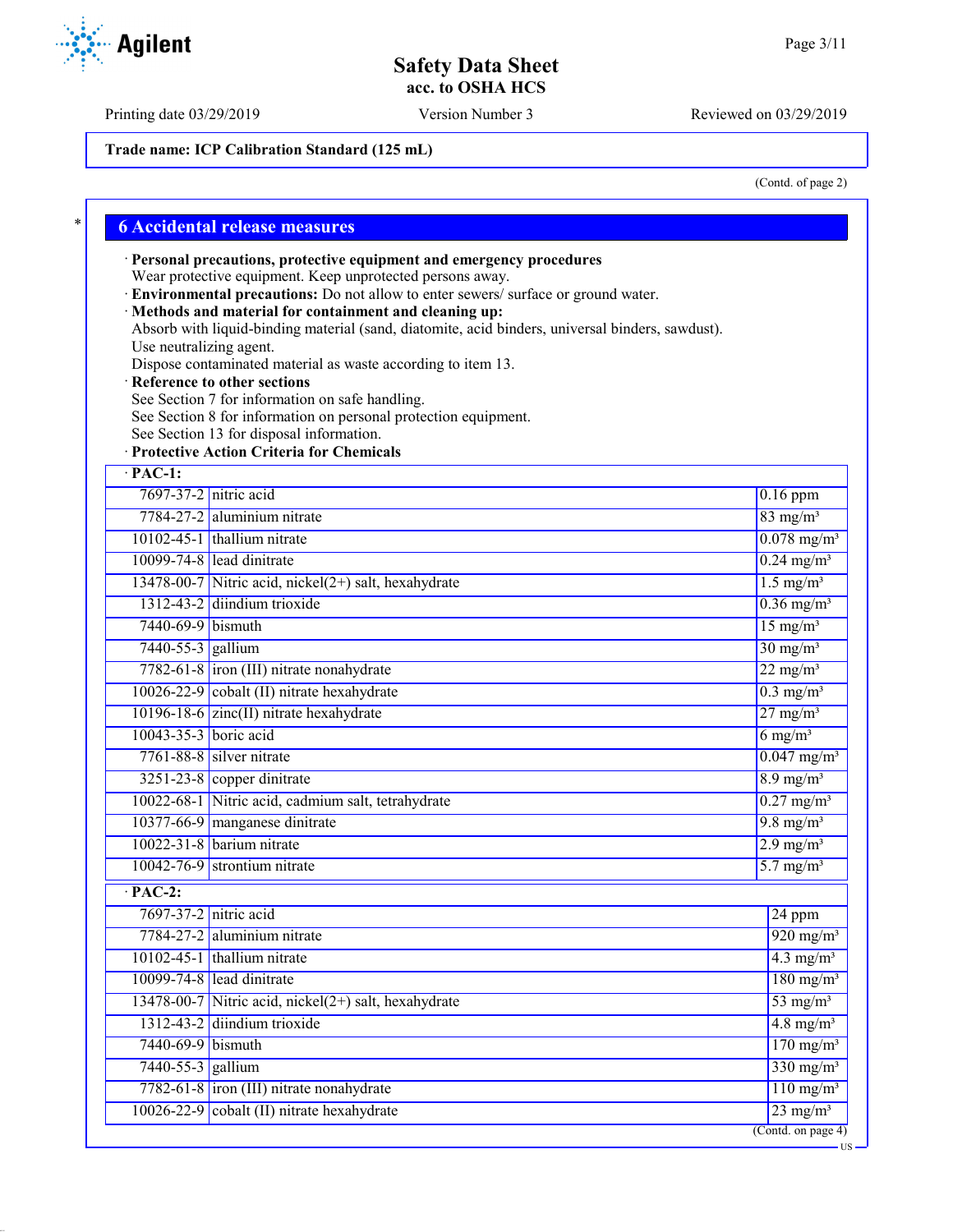Printing date 03/29/2019 Version Number 3 Reviewed on 03/29/2019

| Trade name: ICP Calibration Standard (125 mL) |  |  |  |  |  |
|-----------------------------------------------|--|--|--|--|--|
|-----------------------------------------------|--|--|--|--|--|

|                       |                                                         | (Contd. of page 3)        |
|-----------------------|---------------------------------------------------------|---------------------------|
|                       | 10196-18-6 $zinc(II)$ nitrate hexahydrate               | $300 \text{ mg/m}^3$      |
| 10043-35-3 boric acid |                                                         | $23$ mg/m <sup>3</sup>    |
|                       | $7761 - 88 - 8$ silver nitrate                          | $0.9$ mg/m <sup>3</sup>   |
|                       | $3251-23-8$ copper dinitrate                            | $31$ mg/m <sup>3</sup>    |
|                       | 10022-68-1 Nitric acid, cadmium salt, tetrahydrate      | $2.1 \text{ mg/m}^3$      |
|                       | 10377-66-9 manganese dinitrate                          | $16$ mg/m <sup>3</sup>    |
|                       | 10022-31-8 barium nitrate                               | $350$ mg/m <sup>3</sup>   |
|                       | $10042 - 76 - 9$ strontium nitrate                      | $62$ mg/m <sup>3</sup>    |
| $\cdot$ PAC-3:        |                                                         |                           |
| 7697-37-2 nitric acid |                                                         | 92 ppm                    |
|                       | 7784-27-2 aluminium nitrate                             | $5,500$ mg/m <sup>3</sup> |
|                       | $10102 - 45 - 1$ thallium nitrate                       | $26$ mg/m <sup>3</sup>    |
|                       | 10099-74-8 lead dinitrate                               | $1,100 \text{ mg/m}^3$    |
|                       | 13478-00-7 Nitric acid, nickel $(2+)$ salt, hexahydrate | $320 \text{ mg/m}^3$      |
|                       | 1312-43-2 diindium trioxide                             | $29$ mg/m <sup>3</sup>    |
| 7440-69-9 bismuth     |                                                         | $990$ mg/m <sup>3</sup>   |
| 7440-55-3 gallium     |                                                         | $2,000 \text{ mg/m}^3$    |
|                       | 7782-61-8 iron (III) nitrate nonahydrate                | $640$ mg/m <sup>3</sup>   |
|                       | 10026-22-9 cobalt (II) nitrate hexahydrate              | $140$ mg/m <sup>3</sup>   |
|                       | 10196-18-6 zinc(II) nitrate hexahydrate                 | $1,800$ mg/m <sup>3</sup> |
| 10043-35-3 boric acid |                                                         | $830$ mg/m <sup>3</sup>   |
|                       | $7761 - 88 - 8$ silver nitrate                          | $5.4$ mg/m <sup>3</sup>   |
|                       | $3251-23-8$ copper dinitrate                            | $190$ mg/m <sup>3</sup>   |
|                       | 10022-68-1 Nitric acid, cadmium salt, tetrahydrate      | $13$ mg/m <sup>3</sup>    |
|                       | 10377-66-9 manganese dinitrate                          | $96$ mg/m <sup>3</sup>    |
|                       | $10022 - 31 - 8$ barium nitrate                         | $2,100$ mg/m <sup>3</sup> |
|                       | $10042 - 76 - 9$ strontium nitrate                      | $370 \text{ mg/m}^3$      |

# **7 Handling and storage**

- · **Handling:**
- · **Precautions for safe handling** No special precautions are necessary if used correctly.
- · **Information about protection against explosions and fires:** No special measures required.
- · **Conditions for safe storage, including any incompatibilities**
- · **Storage:**
- · **Requirements to be met by storerooms and receptacles:** No special requirements.
- · **Information about storage in one common storage facility:** Not required.
- · **Further information about storage conditions:** Keep receptacle tightly sealed.
- · **Specific end use(s)** No further relevant information available.

(Contd. on page 5)

US

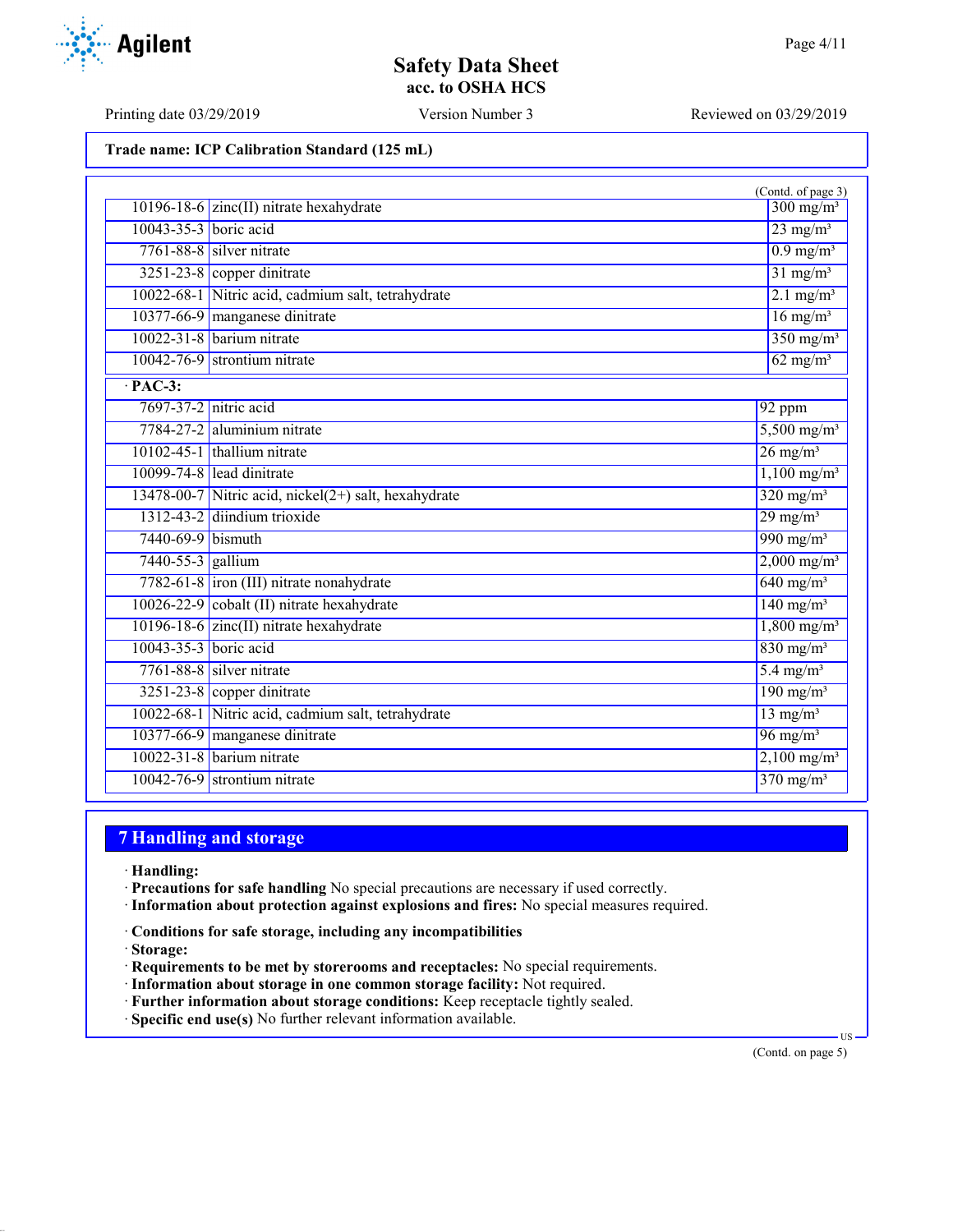Printing date 03/29/2019 Version Number 3 Reviewed on 03/29/2019

**Trade name: ICP Calibration Standard (125 mL)**

(Contd. of page 4)

### \* **8 Exposure controls/personal protection**

· **Additional information about design of technical systems:** No further data; see item 7.

#### · **Control parameters**

| Components with limit values that require monitoring at the workplace: |
|------------------------------------------------------------------------|
|------------------------------------------------------------------------|

#### **7697-37-2 nitric acid**

PEL Long-term value: 5 mg/m<sup>3</sup>, 2 ppm

- REL Short-term value:  $10 \text{ mg/m}^3$ , 4 ppm
	- Long-term value: 5 mg/m<sup>3</sup>, 2 ppm
- TLV Short-term value:  $10 \text{ mg/m}^3$ , 4 ppm Long-term value:  $5.2 \text{ mg/m}^3$ ,  $2 \text{ ppm}$

· **Additional information:** The lists that were valid during the creation were used as basis.

#### · **Exposure controls**

- · **Personal protective equipment:**
- · **General protective and hygienic measures:**
- Keep away from foodstuffs, beverages and feed.
- Immediately remove all soiled and contaminated clothing.
- Wash hands before breaks and at the end of work.
- Avoid contact with the skin.
- Avoid contact with the eyes and skin.

#### · **Breathing equipment:**

When used as intended with Agilent instruments, the use of the product under normal laboratory conditions and with standard practices does not result in significant airborne exposures and therefore respiratory protection is not needed.

Under an emergency condition where a respirator is deemed necessary, use a NIOSH or equivalent approved device/equipment with appropriate organic or acid gas cartridge.

· **Protection of hands:**

Although not recommended for constant contact with the chemicals or for clean-up, nitrile gloves 11-13 mil thickness are recommended for normal use. The breakthrough time is 1 hr. For cleaning a spill where there is direct contact of the chemical, butyl rubber gloves are recommended 12-15 mil thickness with breakthrough times exceeding 4 hrs. Supplier recommendations should be followed.

#### · **Material of gloves**

For normal use: nitrile rubber, 11-13 mil thickness

For direct contact with the chemical: butyl rubber, 12-15 mil thickness

### · **Penetration time of glove material**

For normal use: nitrile rubber: 1 hour

- For direct contact with the chemical: butyl rubber: >4 hours
- · **Eye protection:**



Tightly sealed goggles

 US (Contd. on page 6)

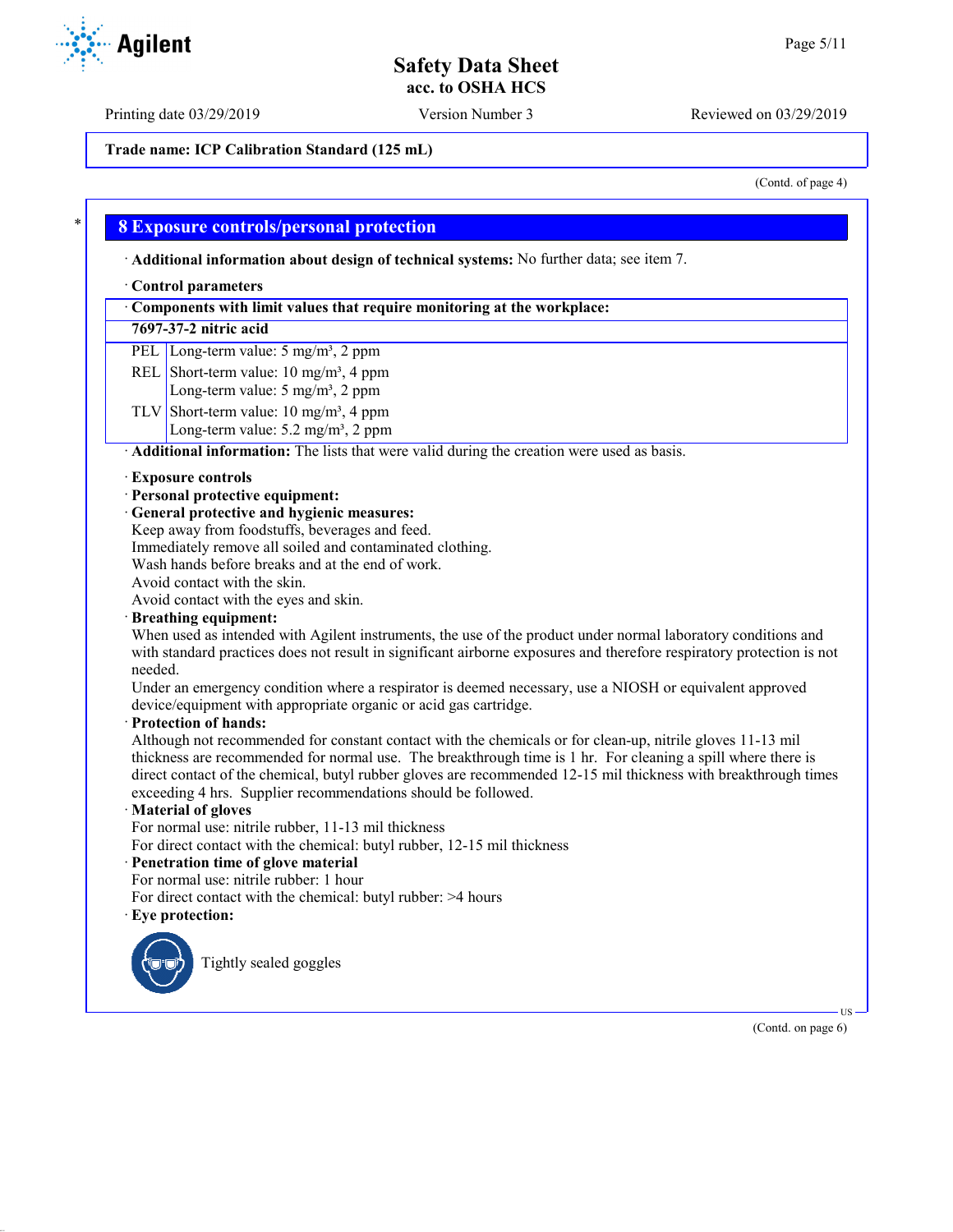Printing date 03/29/2019 Version Number 3 Reviewed on 03/29/2019

**Trade name: ICP Calibration Standard (125 mL)**

(Contd. of page 5)

| <b>9 Physical and chemical properties</b>                  |                                               |
|------------------------------------------------------------|-----------------------------------------------|
| · Information on basic physical and chemical properties    |                                               |
| <b>General Information</b>                                 |                                               |
| · Appearance:                                              |                                               |
| Form:                                                      | Fluid                                         |
| Color:                                                     | Colorless                                     |
| $\cdot$ Odor:                                              | Odorless                                      |
| Odor threshold:                                            | Not determined.                               |
| · pH-value:                                                | Not determined.                               |
| Change in condition                                        |                                               |
| <b>Melting point/Melting range:</b>                        | Undetermined.                                 |
| <b>Boiling point/Boiling range:</b>                        | 100 °C (212 °F)                               |
| · Flash point:                                             | Not applicable.                               |
| · Flammability (solid, gaseous):                           | Not applicable.                               |
| · Decomposition temperature:                               | Not determined.                               |
| · Auto igniting:                                           | Product is not selfigniting.                  |
| Danger of explosion:                                       | Product does not present an explosion hazard. |
| <b>Explosion limits:</b>                                   |                                               |
| Lower:                                                     | Not determined.                               |
| Upper:                                                     | Not determined.                               |
| $\cdot$ Vapor pressure at 20 °C (68 °F):                   | 23 hPa (17.3 mm Hg)                           |
| · Density:                                                 | Not determined.                               |
| · Relative density                                         | Not determined.                               |
| · Vapor density                                            | Not determined.                               |
| · Evaporation rate                                         | Not determined.                               |
| Solubility in / Miscibility with                           |                                               |
| Water:                                                     | Not miscible or difficult to mix.             |
| · Partition coefficient (n-octanol/water): Not determined. |                                               |
| · Viscosity:                                               |                                               |
| Dynamic at 20 °C (68 °F):                                  | $0.952$ mPas                                  |
| Kinematic:                                                 | Not determined.                               |
| <b>Solvent content:</b>                                    |                                               |
| Water:                                                     | 96.1 %                                        |
| <b>VOC</b> content:                                        | $0.00\,\%$                                    |
|                                                            | $0.0$ g/l / $0.00$ lb/gal                     |
| <b>Solids content:</b>                                     | $0.4\%$                                       |
| <b>Other information</b>                                   | No further relevant information available.    |

# **10 Stability and reactivity**

· **Reactivity** No further relevant information available.

(Contd. on page 7) US

Agilent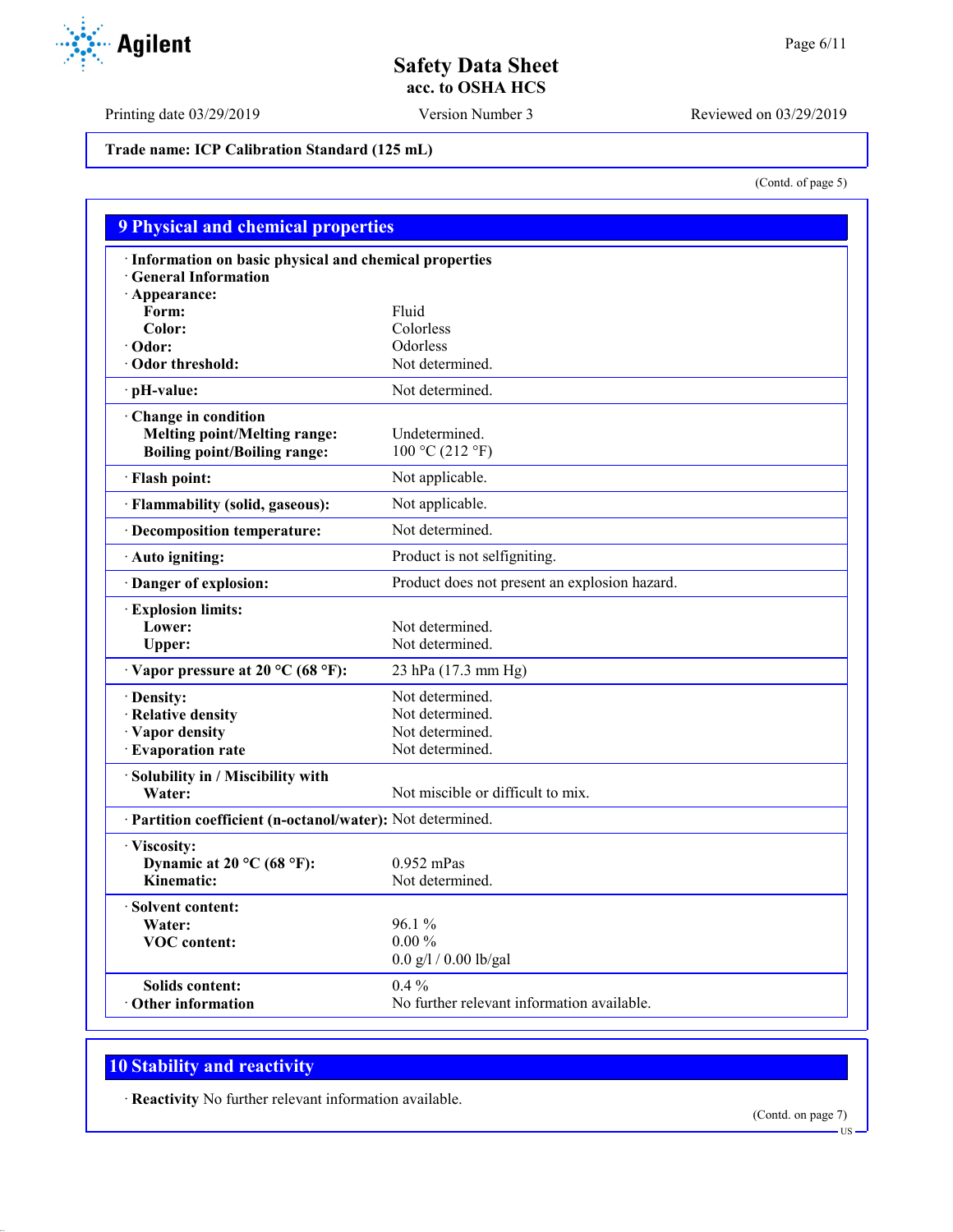Printing date 03/29/2019 Version Number 3 Reviewed on 03/29/2019

**Trade name: ICP Calibration Standard (125 mL)**

(Contd. of page 6)

· **Chemical stability**

- · **Thermal decomposition / conditions to be avoided:** No decomposition if used according to specifications.
- · **Possibility of hazardous reactions** No dangerous reactions known.
- · **Conditions to avoid** No further relevant information available.
- · **Incompatible materials:** No further relevant information available.
- · **Hazardous decomposition products:** No dangerous decomposition products known.

### **11 Toxicological information**

- · **Information on toxicological effects**
- · **Acute toxicity:**

### · **LD/LC50 values that are relevant for classification:**

**ATE (Acute Toxicity Estimate)**

Inhalative  $LC50/4$  h 1,914 mg/L (rat)

**7697-37-2 nitric acid**

Inhalative  $LC50/4$  h 67 mg/L (rat)

**10102-45-1 thallium nitrate**

Oral LD50 33 mg/kg (mouse)

· **Primary irritant effect:**

· **on the skin:** Irritant to skin and mucous membranes.

· **on the eye:** Strong irritant with the danger of severe eye injury.

· **Sensitization:** No sensitizing effects known.

· **Additional toxicological information:**

The product shows the following dangers according to internally approved calculation methods for preparations: Irritant

#### · **Carcinogenic categories**

| · IARC (International Agency for Research on Cancer)    |    |
|---------------------------------------------------------|----|
| 10099-74-8 lead dinitrate                               | 2A |
| 13478-00-7 Nitric acid, nickel $(2+)$ salt, hexahydrate |    |
| $10026 - 22 - 9$ cobalt (II) nitrate hexahydrate        | 2B |
| 10022-68-1 Nitric acid, cadmium salt, tetrahydrate      |    |
| $\overline{543-81-7}$ acetic acid beryllium salt        |    |
| · NTP (National Toxicology Program)                     |    |
| 10099-74-8 lead dinitrate                               | R  |
| 13478-00-7 Nitric acid, nickel $(2+)$ salt, hexahydrate | K  |
| 10022-68-1 Nitric acid, cadmium salt, tetrahydrate      | K  |
| 543-81-7 acetic acid beryllium salt                     | K  |
| · OSHA-Ca (Occupational Safety & Health Administration) |    |
| None of the ingredients is listed.                      |    |

## **12 Ecological information**

· **Toxicity**

· **Aquatic toxicity:** No further relevant information available.



US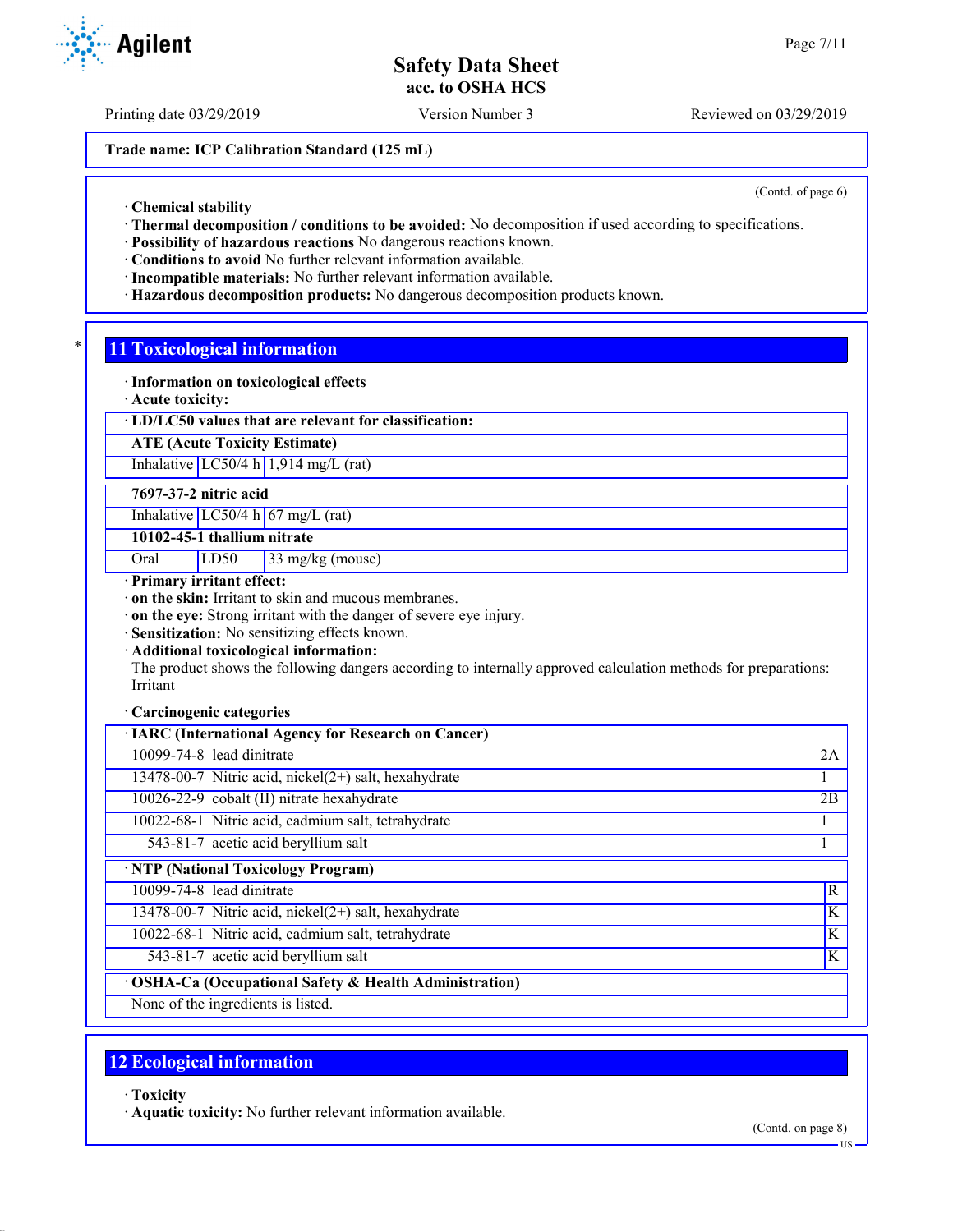Printing date 03/29/2019 Version Number 3 Reviewed on 03/29/2019

### **Trade name: ICP Calibration Standard (125 mL)**

(Contd. of page 7)

- · **Persistence and degradability** No further relevant information available.
- · **Behavior in environmental systems:**
- · **Bioaccumulative potential** No further relevant information available.
- · **Mobility in soil** No further relevant information available.
- · **Additional ecological information:**
- · **General notes:**

Water hazard class 1 (Self-assessment): slightly hazardous for water

Do not allow undiluted product or large quantities of it to reach ground water, water course or sewage system. Must not reach bodies of water or drainage ditch undiluted or unneutralized.

- · **Results of PBT and vPvB assessment**
- · **PBT:** Not applicable.
- · **vPvB:** Not applicable.
- · **Other adverse effects** No further relevant information available.

### **13 Disposal considerations**

· **Waste treatment methods**

· **Recommendation:**

Must not be disposed of together with household garbage. Do not allow product to reach sewage system.

- · **Uncleaned packagings:**
- · **Recommendation:** Disposal must be made according to official regulations.

| · UN-Number<br>· DOT, IMDG, IATA | UN3264                                                       |
|----------------------------------|--------------------------------------------------------------|
| · UN proper shipping name        |                                                              |
| $\cdot$ DOT                      | Corrosive liquid, acidic, inorganic, n.o.s. (Nitric acid)    |
| · IMDG, IATA                     | CORROSIVE LIQUID, ACIDIC, INORGANIC, N.O.S. (NITRIC<br>ACID) |
| Transport hazard class(es)       |                                                              |
| · DOT, IMDG, IATA                |                                                              |
| · Class                          | 8 Corrosive substances                                       |
| · Label                          | 8                                                            |
| · Packing group                  |                                                              |
| · DOT, IMDG, IATA                | III                                                          |
| <b>Environmental hazards:</b>    | Not applicable.                                              |
| · Special precautions for user   | Warning: Corrosive substances                                |
| · Danger code (Kemler):          | 80                                                           |
|                                  |                                                              |
| <b>EMS Number:</b>               | $F-A, S-B$                                                   |

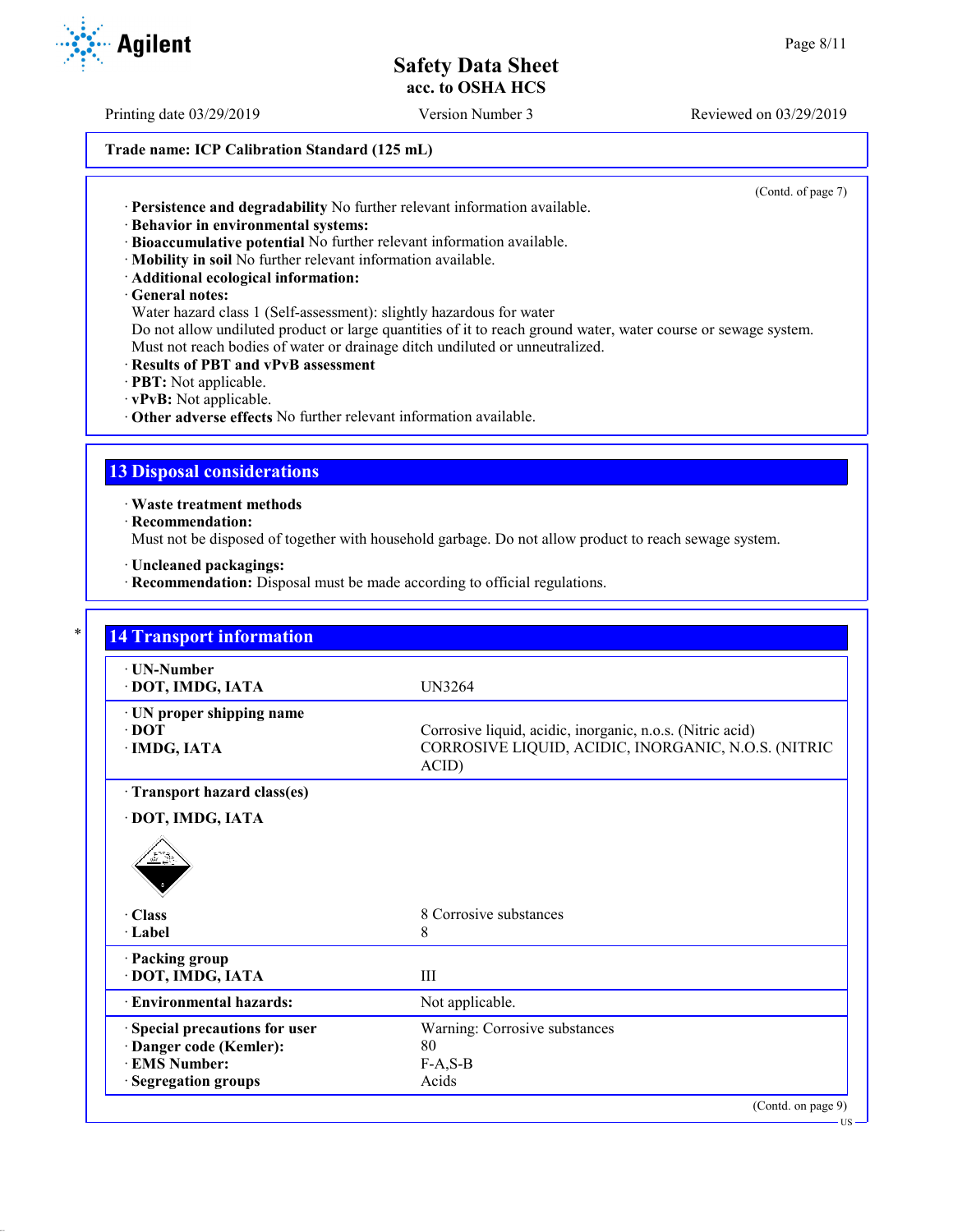US

# **Safety Data Sheet acc. to OSHA HCS**

Printing date 03/29/2019 Version Number 3 Reviewed on 03/29/2019

**Trade name: ICP Calibration Standard (125 mL)**

|                                                                                          | (Contd. of page 8)                                                           |
|------------------------------------------------------------------------------------------|------------------------------------------------------------------------------|
| · Stowage Category                                                                       | A                                                                            |
| · Stowage Code                                                                           | SW2 Clear of living quarters.                                                |
| <b>Transport in bulk according to Annex II of</b><br><b>MARPOL73/78 and the IBC Code</b> | Not applicable.                                                              |
| · Transport/Additional information:                                                      |                                                                              |
| $\cdot$ DOT                                                                              |                                                                              |
| • Quantity limitations                                                                   | On passenger aircraft/rail: 5 L                                              |
|                                                                                          | On cargo aircraft only: 60 L                                                 |
| $\cdot$ IMDG                                                                             |                                                                              |
| $\cdot$ Limited quantities (LQ)                                                          | 5L                                                                           |
| $\cdot$ Excepted quantities (EQ)                                                         | Code: E1                                                                     |
|                                                                                          | Maximum net quantity per inner packaging: 30 ml                              |
|                                                                                          | Maximum net quantity per outer packaging: 1000 ml                            |
| · UN "Model Regulation":                                                                 | UN 3264 CORROSIVE LIQUID, ACIDIC, INORGANIC, N.O.S.<br>(NITRIC ACID), 8, III |
|                                                                                          |                                                                              |

# **15 Regulatory information**

· **Safety, health and environmental regulations/legislation specific for the substance or mixture** · **Sara**

| 7697-37-2 nitric acid |                                                           |
|-----------------------|-----------------------------------------------------------|
|                       | Section 313 (Specific toxic chemical listings):           |
| 7697-37-2 nitric acid |                                                           |
|                       | 7784-27-2 aluminium nitrate                               |
|                       | $10102 - 45 - 1$ thallium nitrate                         |
|                       | 10099-74-8 lead dinitrate                                 |
|                       | 7789-02-8 chromium (III) nitrate nonahydrate              |
|                       | $13478-00-7$ Nitric acid, nickel $(2+)$ salt, hexahydrate |
|                       | 7782-61-8 iron (III) nitrate nonahydrate                  |
|                       | 10026-22-9 cobalt (II) nitrate hexahydrate                |
|                       | $10196 - 18 - 6$ zinc(II) nitrate hexahydrate             |
|                       | $7761 - 88 - 8$ silver nitrate                            |
|                       | $3251-23-8$ copper dinitrate                              |
|                       | 10022-68-1 Nitric acid, cadmium salt, tetrahydrate        |
|                       | 10377-66-9 manganese dinitrate                            |
|                       | 543-81-7 acetic acid beryllium salt                       |
|                       | $10022 - 31 - 8$ barium nitrate                           |
|                       | $10042 - 76 - 9$ strontium nitrate                        |
|                       | <b>TSCA (Toxic Substances Control Act):</b>               |
| 7697-37-2 nitric acid |                                                           |
|                       | $10102 - 45 - 1$ thallium nitrate                         |

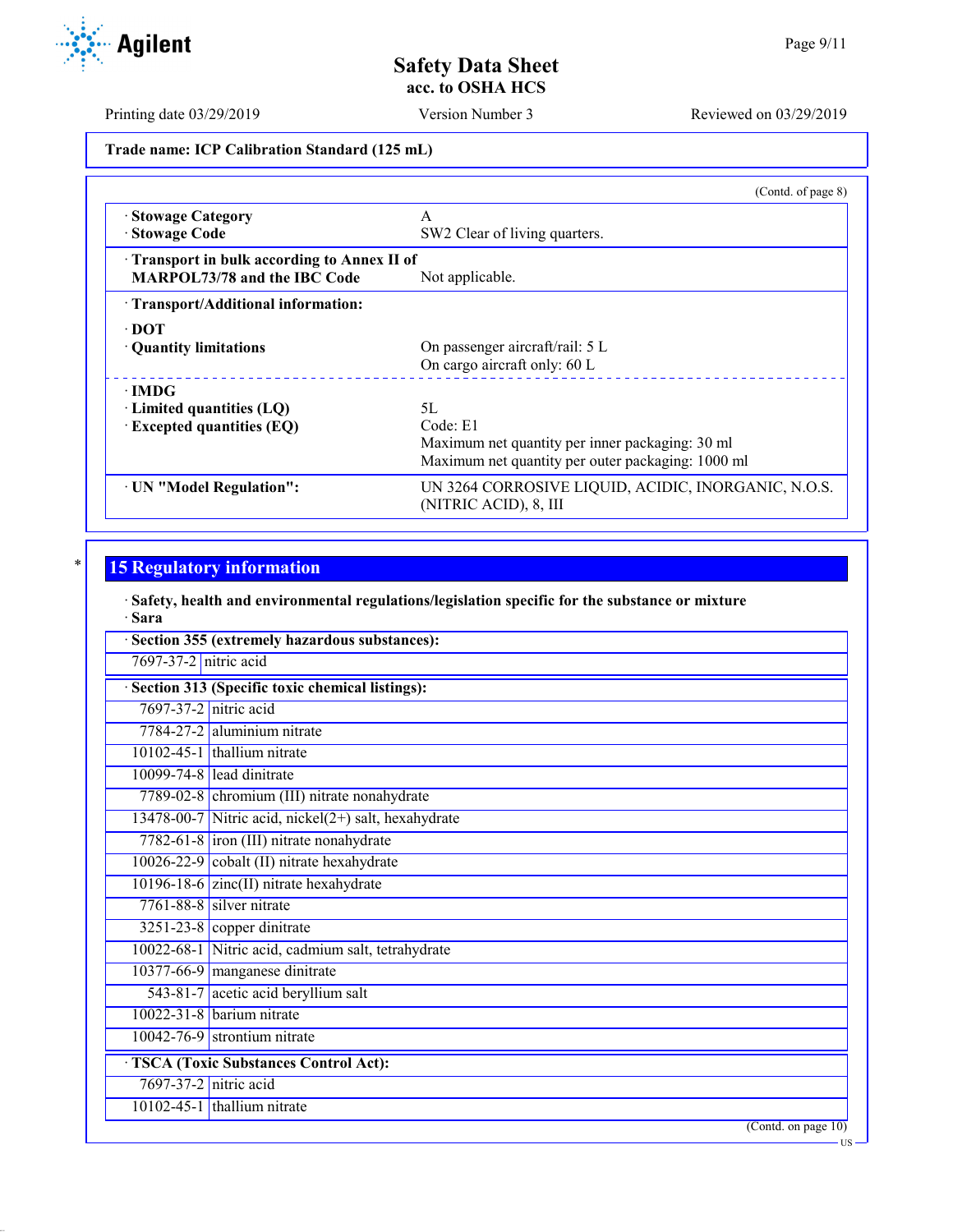Printing date 03/29/2019 Version Number 3 Reviewed on 03/29/2019

| Trade name: ICP Calibration Standard (125 mL) |  |  |  |  |  |
|-----------------------------------------------|--|--|--|--|--|
|-----------------------------------------------|--|--|--|--|--|

| 10099-74-8 lead dinitrate<br>1312-43-2 diindium trioxide<br>7440-69-9 bismuth<br>7440-55-3 gallium<br>10043-35-3 boric acid<br>$7761 - 88 - 8$ silver nitrate<br>3251-23-8 copper dinitrate<br>10377-66-9 manganese dinitrate<br>10022-31-8 barium nitrate<br>$10042 - 76 - 9$ strontium nitrate<br>7732-18-5 water<br>· Proposition 65<br>Chemicals known to cause cancer:<br>10099-74-8 lead dinitrate<br>13478-00-7 Nitric acid, nickel $(2+)$ salt, hexahydrate<br>10022-68-1 Nitric acid, cadmium salt, tetrahydrate<br>543-81-7 acetic acid beryllium salt<br>Chemicals known to cause reproductive toxicity for females:<br>None of the ingredients is listed.<br>Chemicals known to cause reproductive toxicity for males:<br>13478-00-7 Nitric acid, nickel(2+) salt, hexahydrate<br>Chemicals known to cause developmental toxicity:<br>13478-00-7 Nitric acid, nickel(2+) salt, hexahydrate<br>· Carcinogenic categories<br><b>EPA (Environmental Protection Agency)</b><br>10102-45-1 thallium nitrate<br>$\rm II$<br>10099-74-8 lead dinitrate<br>$\overline{B2}$<br>10043-35-3 boric acid<br>$I$ (oral)<br>10377-66-9 manganese dinitrate<br>D<br>$10022 - 31 - 8$ barium nitrate<br>D, CBD(inh), NL(oral)<br>· TLV (Threshold Limit Value established by ACGIH)<br>10099-74-8 lead dinitrate<br>A <sub>3</sub><br>10043-35-3 boric acid<br>A4<br>$10022 - 31 - 8$ barium nitrate<br>A4<br>· NIOSH-Ca (National Institute for Occupational Safety and Health)<br>None of the ingredients is listed.<br>· Chemical safety assessment: A Chemical Safety Assessment has not been carried out. |  | (Contd. of page 9) |  |
|-----------------------------------------------------------------------------------------------------------------------------------------------------------------------------------------------------------------------------------------------------------------------------------------------------------------------------------------------------------------------------------------------------------------------------------------------------------------------------------------------------------------------------------------------------------------------------------------------------------------------------------------------------------------------------------------------------------------------------------------------------------------------------------------------------------------------------------------------------------------------------------------------------------------------------------------------------------------------------------------------------------------------------------------------------------------------------------------------------------------------------------------------------------------------------------------------------------------------------------------------------------------------------------------------------------------------------------------------------------------------------------------------------------------------------------------------------------------------------------------------------------------------------------------------------------------------------------------------------------|--|--------------------|--|
|                                                                                                                                                                                                                                                                                                                                                                                                                                                                                                                                                                                                                                                                                                                                                                                                                                                                                                                                                                                                                                                                                                                                                                                                                                                                                                                                                                                                                                                                                                                                                                                                           |  |                    |  |
|                                                                                                                                                                                                                                                                                                                                                                                                                                                                                                                                                                                                                                                                                                                                                                                                                                                                                                                                                                                                                                                                                                                                                                                                                                                                                                                                                                                                                                                                                                                                                                                                           |  |                    |  |
|                                                                                                                                                                                                                                                                                                                                                                                                                                                                                                                                                                                                                                                                                                                                                                                                                                                                                                                                                                                                                                                                                                                                                                                                                                                                                                                                                                                                                                                                                                                                                                                                           |  |                    |  |
|                                                                                                                                                                                                                                                                                                                                                                                                                                                                                                                                                                                                                                                                                                                                                                                                                                                                                                                                                                                                                                                                                                                                                                                                                                                                                                                                                                                                                                                                                                                                                                                                           |  |                    |  |
|                                                                                                                                                                                                                                                                                                                                                                                                                                                                                                                                                                                                                                                                                                                                                                                                                                                                                                                                                                                                                                                                                                                                                                                                                                                                                                                                                                                                                                                                                                                                                                                                           |  |                    |  |
|                                                                                                                                                                                                                                                                                                                                                                                                                                                                                                                                                                                                                                                                                                                                                                                                                                                                                                                                                                                                                                                                                                                                                                                                                                                                                                                                                                                                                                                                                                                                                                                                           |  |                    |  |
|                                                                                                                                                                                                                                                                                                                                                                                                                                                                                                                                                                                                                                                                                                                                                                                                                                                                                                                                                                                                                                                                                                                                                                                                                                                                                                                                                                                                                                                                                                                                                                                                           |  |                    |  |
|                                                                                                                                                                                                                                                                                                                                                                                                                                                                                                                                                                                                                                                                                                                                                                                                                                                                                                                                                                                                                                                                                                                                                                                                                                                                                                                                                                                                                                                                                                                                                                                                           |  |                    |  |
|                                                                                                                                                                                                                                                                                                                                                                                                                                                                                                                                                                                                                                                                                                                                                                                                                                                                                                                                                                                                                                                                                                                                                                                                                                                                                                                                                                                                                                                                                                                                                                                                           |  |                    |  |
|                                                                                                                                                                                                                                                                                                                                                                                                                                                                                                                                                                                                                                                                                                                                                                                                                                                                                                                                                                                                                                                                                                                                                                                                                                                                                                                                                                                                                                                                                                                                                                                                           |  |                    |  |
|                                                                                                                                                                                                                                                                                                                                                                                                                                                                                                                                                                                                                                                                                                                                                                                                                                                                                                                                                                                                                                                                                                                                                                                                                                                                                                                                                                                                                                                                                                                                                                                                           |  |                    |  |
|                                                                                                                                                                                                                                                                                                                                                                                                                                                                                                                                                                                                                                                                                                                                                                                                                                                                                                                                                                                                                                                                                                                                                                                                                                                                                                                                                                                                                                                                                                                                                                                                           |  |                    |  |
|                                                                                                                                                                                                                                                                                                                                                                                                                                                                                                                                                                                                                                                                                                                                                                                                                                                                                                                                                                                                                                                                                                                                                                                                                                                                                                                                                                                                                                                                                                                                                                                                           |  |                    |  |
|                                                                                                                                                                                                                                                                                                                                                                                                                                                                                                                                                                                                                                                                                                                                                                                                                                                                                                                                                                                                                                                                                                                                                                                                                                                                                                                                                                                                                                                                                                                                                                                                           |  |                    |  |
|                                                                                                                                                                                                                                                                                                                                                                                                                                                                                                                                                                                                                                                                                                                                                                                                                                                                                                                                                                                                                                                                                                                                                                                                                                                                                                                                                                                                                                                                                                                                                                                                           |  |                    |  |
|                                                                                                                                                                                                                                                                                                                                                                                                                                                                                                                                                                                                                                                                                                                                                                                                                                                                                                                                                                                                                                                                                                                                                                                                                                                                                                                                                                                                                                                                                                                                                                                                           |  |                    |  |
|                                                                                                                                                                                                                                                                                                                                                                                                                                                                                                                                                                                                                                                                                                                                                                                                                                                                                                                                                                                                                                                                                                                                                                                                                                                                                                                                                                                                                                                                                                                                                                                                           |  |                    |  |
|                                                                                                                                                                                                                                                                                                                                                                                                                                                                                                                                                                                                                                                                                                                                                                                                                                                                                                                                                                                                                                                                                                                                                                                                                                                                                                                                                                                                                                                                                                                                                                                                           |  |                    |  |
|                                                                                                                                                                                                                                                                                                                                                                                                                                                                                                                                                                                                                                                                                                                                                                                                                                                                                                                                                                                                                                                                                                                                                                                                                                                                                                                                                                                                                                                                                                                                                                                                           |  |                    |  |
|                                                                                                                                                                                                                                                                                                                                                                                                                                                                                                                                                                                                                                                                                                                                                                                                                                                                                                                                                                                                                                                                                                                                                                                                                                                                                                                                                                                                                                                                                                                                                                                                           |  |                    |  |
|                                                                                                                                                                                                                                                                                                                                                                                                                                                                                                                                                                                                                                                                                                                                                                                                                                                                                                                                                                                                                                                                                                                                                                                                                                                                                                                                                                                                                                                                                                                                                                                                           |  |                    |  |
|                                                                                                                                                                                                                                                                                                                                                                                                                                                                                                                                                                                                                                                                                                                                                                                                                                                                                                                                                                                                                                                                                                                                                                                                                                                                                                                                                                                                                                                                                                                                                                                                           |  |                    |  |
|                                                                                                                                                                                                                                                                                                                                                                                                                                                                                                                                                                                                                                                                                                                                                                                                                                                                                                                                                                                                                                                                                                                                                                                                                                                                                                                                                                                                                                                                                                                                                                                                           |  |                    |  |
|                                                                                                                                                                                                                                                                                                                                                                                                                                                                                                                                                                                                                                                                                                                                                                                                                                                                                                                                                                                                                                                                                                                                                                                                                                                                                                                                                                                                                                                                                                                                                                                                           |  |                    |  |
|                                                                                                                                                                                                                                                                                                                                                                                                                                                                                                                                                                                                                                                                                                                                                                                                                                                                                                                                                                                                                                                                                                                                                                                                                                                                                                                                                                                                                                                                                                                                                                                                           |  |                    |  |
|                                                                                                                                                                                                                                                                                                                                                                                                                                                                                                                                                                                                                                                                                                                                                                                                                                                                                                                                                                                                                                                                                                                                                                                                                                                                                                                                                                                                                                                                                                                                                                                                           |  |                    |  |
|                                                                                                                                                                                                                                                                                                                                                                                                                                                                                                                                                                                                                                                                                                                                                                                                                                                                                                                                                                                                                                                                                                                                                                                                                                                                                                                                                                                                                                                                                                                                                                                                           |  |                    |  |
|                                                                                                                                                                                                                                                                                                                                                                                                                                                                                                                                                                                                                                                                                                                                                                                                                                                                                                                                                                                                                                                                                                                                                                                                                                                                                                                                                                                                                                                                                                                                                                                                           |  |                    |  |
|                                                                                                                                                                                                                                                                                                                                                                                                                                                                                                                                                                                                                                                                                                                                                                                                                                                                                                                                                                                                                                                                                                                                                                                                                                                                                                                                                                                                                                                                                                                                                                                                           |  |                    |  |
|                                                                                                                                                                                                                                                                                                                                                                                                                                                                                                                                                                                                                                                                                                                                                                                                                                                                                                                                                                                                                                                                                                                                                                                                                                                                                                                                                                                                                                                                                                                                                                                                           |  |                    |  |
|                                                                                                                                                                                                                                                                                                                                                                                                                                                                                                                                                                                                                                                                                                                                                                                                                                                                                                                                                                                                                                                                                                                                                                                                                                                                                                                                                                                                                                                                                                                                                                                                           |  |                    |  |
|                                                                                                                                                                                                                                                                                                                                                                                                                                                                                                                                                                                                                                                                                                                                                                                                                                                                                                                                                                                                                                                                                                                                                                                                                                                                                                                                                                                                                                                                                                                                                                                                           |  |                    |  |
|                                                                                                                                                                                                                                                                                                                                                                                                                                                                                                                                                                                                                                                                                                                                                                                                                                                                                                                                                                                                                                                                                                                                                                                                                                                                                                                                                                                                                                                                                                                                                                                                           |  |                    |  |
|                                                                                                                                                                                                                                                                                                                                                                                                                                                                                                                                                                                                                                                                                                                                                                                                                                                                                                                                                                                                                                                                                                                                                                                                                                                                                                                                                                                                                                                                                                                                                                                                           |  |                    |  |
|                                                                                                                                                                                                                                                                                                                                                                                                                                                                                                                                                                                                                                                                                                                                                                                                                                                                                                                                                                                                                                                                                                                                                                                                                                                                                                                                                                                                                                                                                                                                                                                                           |  |                    |  |
|                                                                                                                                                                                                                                                                                                                                                                                                                                                                                                                                                                                                                                                                                                                                                                                                                                                                                                                                                                                                                                                                                                                                                                                                                                                                                                                                                                                                                                                                                                                                                                                                           |  |                    |  |
|                                                                                                                                                                                                                                                                                                                                                                                                                                                                                                                                                                                                                                                                                                                                                                                                                                                                                                                                                                                                                                                                                                                                                                                                                                                                                                                                                                                                                                                                                                                                                                                                           |  |                    |  |



(Contd. on page 11)